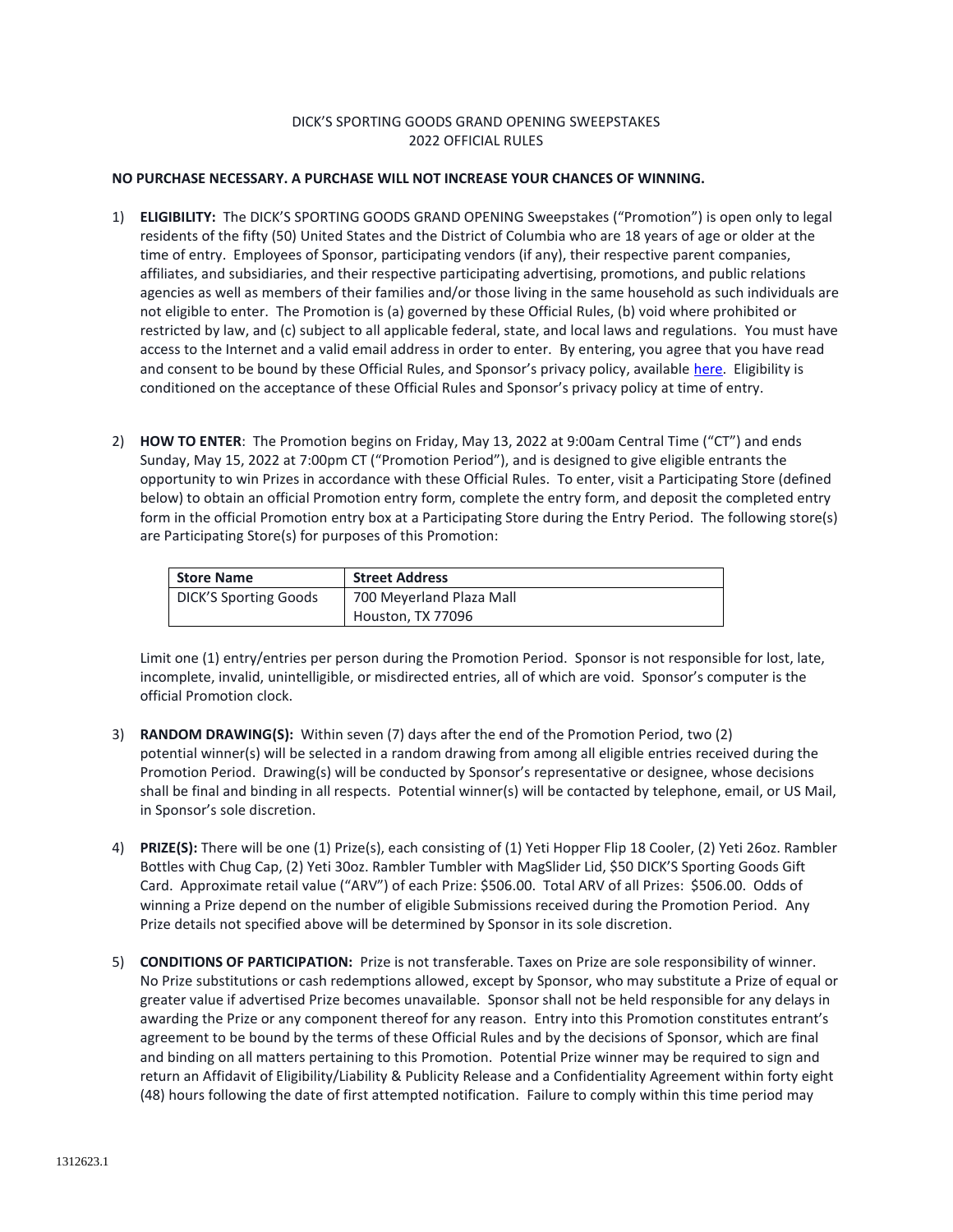result in disqualification and selection of an alternate winner. In the event that any prize notification message is returned as undeliverable or if no response to the prize notification message is received within the time period stated or if the potential winner is found ineligible or does not comply with these Official Rules, the Prize may, in the Sponsor's sole and absolute discretion, be forfeited and awarded to an alternate winner selected at random from among remaining eligible Submissions. If Sponsor is unable to confirm a winner after three (3) good faith attempts, the Prize may not be awarded. If the confirmed winner forfeits the Prize for any reason after confirmation, no alternate winner will be selected. In no event will more than one Prize(s) be awarded. If, for any reason, more than one (1) prize notification is sent (or more than one (1) claim is received), Sponsor reserves the right to award the prize through a random drawing from among all eligible prize claims received. Failure by the Sponsor to enforce any provision of these Official Rules shall not constitute a waiver of that provision.

- 6) **RELEASE**: By participating in the Promotion, winner agrees to release Sponsor, participating vendors (if any), and each of their respective parent companies, subsidiaries, affiliates, related companies and advertising, promotion and public relations agencies, and each of their respective officers, directors, employees and agents ("Released Parties") from any and all liability, loss or damage of any kind arising out of or in connection with their participation in this Promotion or with respect to awarding, receipt, possession, use and/or misuse of any Prize. The Released Parties not responsible for any typographical or other error in the printing of the offer, administration of the Promotion, or in the announcement of the prize. An entrant may be prohibited from participating in this Promotion if, in Sponsor's sole discretion, it reasonably believes that the entrant has attempted to undermine the legitimate operation of this Promotion by cheating, deception, or other unfair playing practices or annoys, abuses, threatens or harasses any other entrants, Released Parties, or associated agencies or entities.
- 7) **DISPUTES**: Except where prohibited, entrant agrees that any and all disputes, claims and causes of action arising out of, or connected with, the Promotion or any Prize awarded shall be resolved individually, without resort to any form of class action, and exclusively by the appropriate court located in the Commonwealth of Pennsylvania. All issues and questions concerning the construction, validity, interpretation, and enforceability of these Official Rules, entrant's rights and obligations, or the rights and obligations of the Sponsor in connection with the Promotion, shall be governed by, and construed in accordance with, the laws of the Commonwealth of Pennsylvania, without giving effect to any choice of law or conflict of law or conflict of law rules (whether of the Commonwealth of Pennsylvania or any other jurisdiction), which would cause the application of the laws of any jurisdiction other than the Commonwealth of Pennsylvania.
- 8) **ELIMINATION**: Any false information provided within the context of the Promotion by any entrant concerning identity, postal address, telephone number, ownership of right or noncompliance with these Official Rules or the like may result in the immediate elimination of the entrant from the Promotion.
- **9) WAIVER**: Entrants hereby waive all rights to: (i) claim punitive, exemplary, special, incidental, indirect and consequential damages and any other damages (whether due to negligence or otherwise), other than for actual out-of-pocket costs; and (ii) have damages multiplied or otherwise increased.
- 10) **LIMIT OF LIABILITY:** If, for any reason, the Promotion is not capable of running as planned, including infection by computer virus, bugs, tampering, unauthorized intervention, fraud, technical failures, act of God, or any other causes which corrupt or otherwise affect the administration, security, fairness, integrity, or proper conduct of this Promotion, Sponsor reserves the right at its sole discretion to cancel, terminate, modify or suspend the Promotion or any portion thereof at any time, and for any reason without further obligation or advance notice. Sponsor reserves the right, but does not have any obligation, to select winners from eligible entries received as of the termination date. Sponsor further reserves the right to disqualify any individual who tampers with the entry process or the operation of the Promotion or acts in violation of these Official Rules or in an unsportsmanlike or disruptive manner.